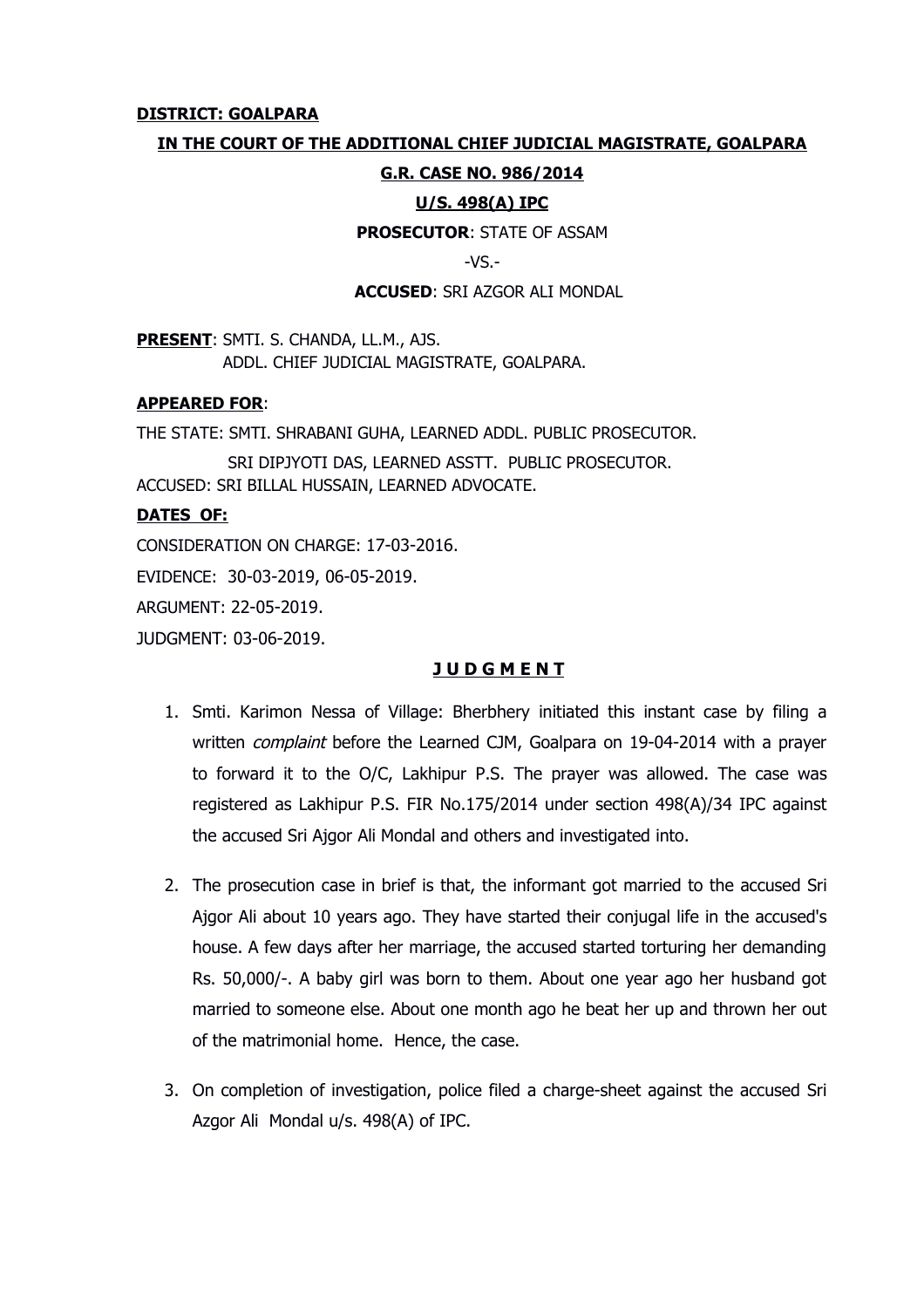- 4. After securing appearance of the accused he was allowed to go on Court bail. Relevant documents of the case were furnished to him. Upon perusal of materials on record and after hearing both sides, my Learned Predecessor-in-office has framed a formal charge u/s. 498(A) of IPC against the accused, which was read over and explained to him to which he has pleaded not guilty and claimed to be tried.
- 5. The prosecution in support of its case examined three witnesses. The accused person was examined under section 313 CrPC. The defence case is total denial. The defence side has not adduced any witness in support of their defence.
- 6. I have heard the argument advanced by the Learned Counsels for both sides.
- 7. Upon hearing and on perusal of the record I have framed the following point for determination:
	- (i) Whether the accused being the husband of the informant subjected her to physical and mental cruelty demanding an amount of  $\overline{50,000}$  and thrown her out of her matrimonial home?

# **DISCUSSION, DECISIONS AND REASONS FOR THE DECISIONS:**

- 8. I have gone carefully through the entire evidence and the materials placed before me. The prosecution side has failed to produce the informant as well as alleged victim Smti. Karimon Nessa in this case. But her father Sri. Kurpan Ali is examined as Pw-1 and he has stated on oath that, accused Ajgor Ali is the informant's husband and there was some dispute in their marital relation. He has also stated that the informant went missing 5/6 months ago and they have intimated police. He has also stated that, he is not willing to proceed with this case. Defence side declined to cross examine him.
- 9. Another witness Sri Salim Uddin **(Pw-2)** has stated on oath that, informant is Ajgor Ali's wife and when Ajgor Ali got married for the second time the informant returned to her father's house and now for about last seven months she is missing. He has stated that they have mutually settled the matter once and the informant returned to her husband's house; but her husband again tortured her and she took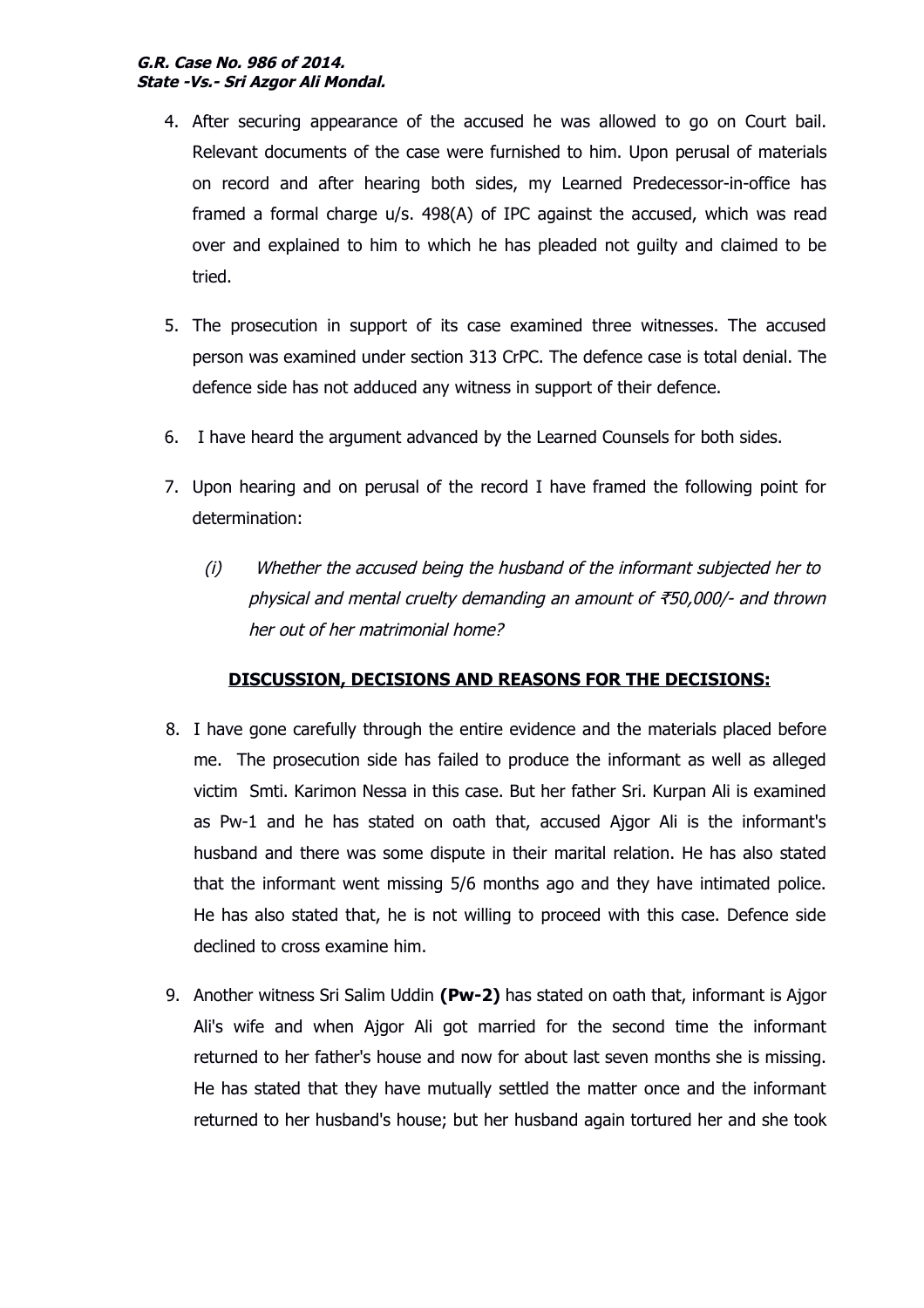#### **G.R. Case No. 986 of 2014. State -Vs.- Sri Azgor Ali Mondal.**

shelter in her father's house. During cross examination he has admitted that he has not seen the incident of physical torture and heard those from the informant.

- 10. Sri Safiqul Islam **(PW-3)** has stated on oath that, both sides are married to each other, there was a quarrel between them and informant returned to her father's house. He has also stated that he does not know the reason for the quarrel and he does not know where the informant is residing now. Defence side has declined to cross examine him.
- 11. Now, on going through the entire material placed before me it appears that, the prosecution side has secure to examine three witnesses including informant's father (Pw-1) in this case . All the witnesses have stated that the parties to this case are married to each other, there was dispute between them, but they have no personal knowledge on the reason for their family dispute and now since last a few months the informant went missing. Her father has further stated that, he is not willing to proceed with this case. Hence, it appears that, there is enough material that the marital life of informant with accused was not very peaceful; there is no material to prove the allegations of torture
- 12. I, therefore, find that the prosecution side has failed to establish the guilt of the accused. Accordingly, the accused Sri Azgor Ali Mondal is held not guilty of offence punishable under section 498(A) of IPC, and he is acquitted and set at liberty forthwith.
- 13. Bail bond furnished on behalf of the accused shall remain in force for a further period of six months.
- 14. Given under my hand and seal of this Court on this  $3<sup>rd</sup>$  day of June, 2019.

**S. CHANDA ADDL.C.J.M. GOALPARA.**